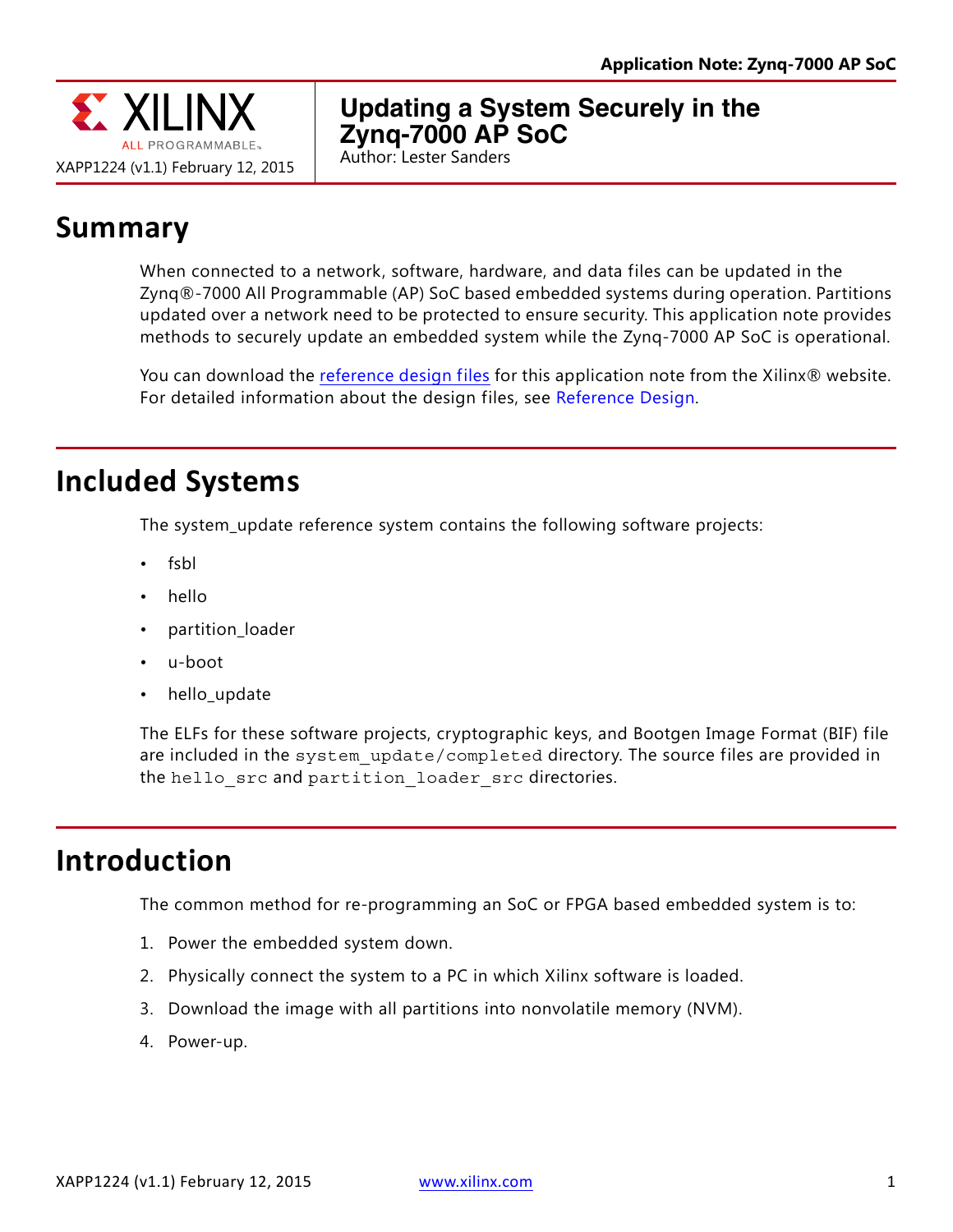

During this interval, the embedded system is not available. When connected to a network, the Zynq-7000 device allows software, hardware, or data to be loaded during run time using either a partition loader or U-Boot. The reference system shows how to use the partition loader and U-Boot to update a system.

This application note contains the following sections:

- The [Reasons for System Updates](#page-1-0) section lists reasons for remotely updating an embedded system.
- The [High Level Description of System Update](#page-2-0) section lists the tasks required for a system update. The tasks are divided into tasks done at the factory and tasks done on an embedded system in the field.
- The [System Update Implementation](#page-4-0) section uses the Xilinx Software Development Kit (SDK) to build software projects. SDK is then used to create and program the image. If the reader is not familiar with using SDK to create software projects, *Secure Boot of Zynq-7000 All Programmable SoC* (XAPP1175) [\[Ref 1\]](#page-12-0) provides SDK steps for creating systems. This section also discusses the use of the Partition Loader and U-Boot to update a system.
- The [Test of System Update](#page-8-0) section shows how to run and view the results of the reference system. In a secure system update, AES encryption and RSA authentication are used.
- The [Security in a System Update](#page-9-0) section provides methods to ensure confidentiality and integrity of the update.

### **Hardware and Software Requirements**

The hardware and software requirements for updating software in Zynq AP SoC are:

- ZC702, ZED, or MicroZed evaluation board
- AC power adaptor (12 VDC)
- USB Type A to Micro cable
- Xilinx Platform Cable USB II
- Xilinx Software Development Kit 2014.3
- Xilinx Vivado® Design Suite 2014.3

## <span id="page-1-0"></span>**Reasons for System Updates**

Some advantages which can be realized from a system update are listed below.

- Reduce development cycle: the ease of adding new functionality means all features do not need to be in the original release
- Fault management: fix defects with a patch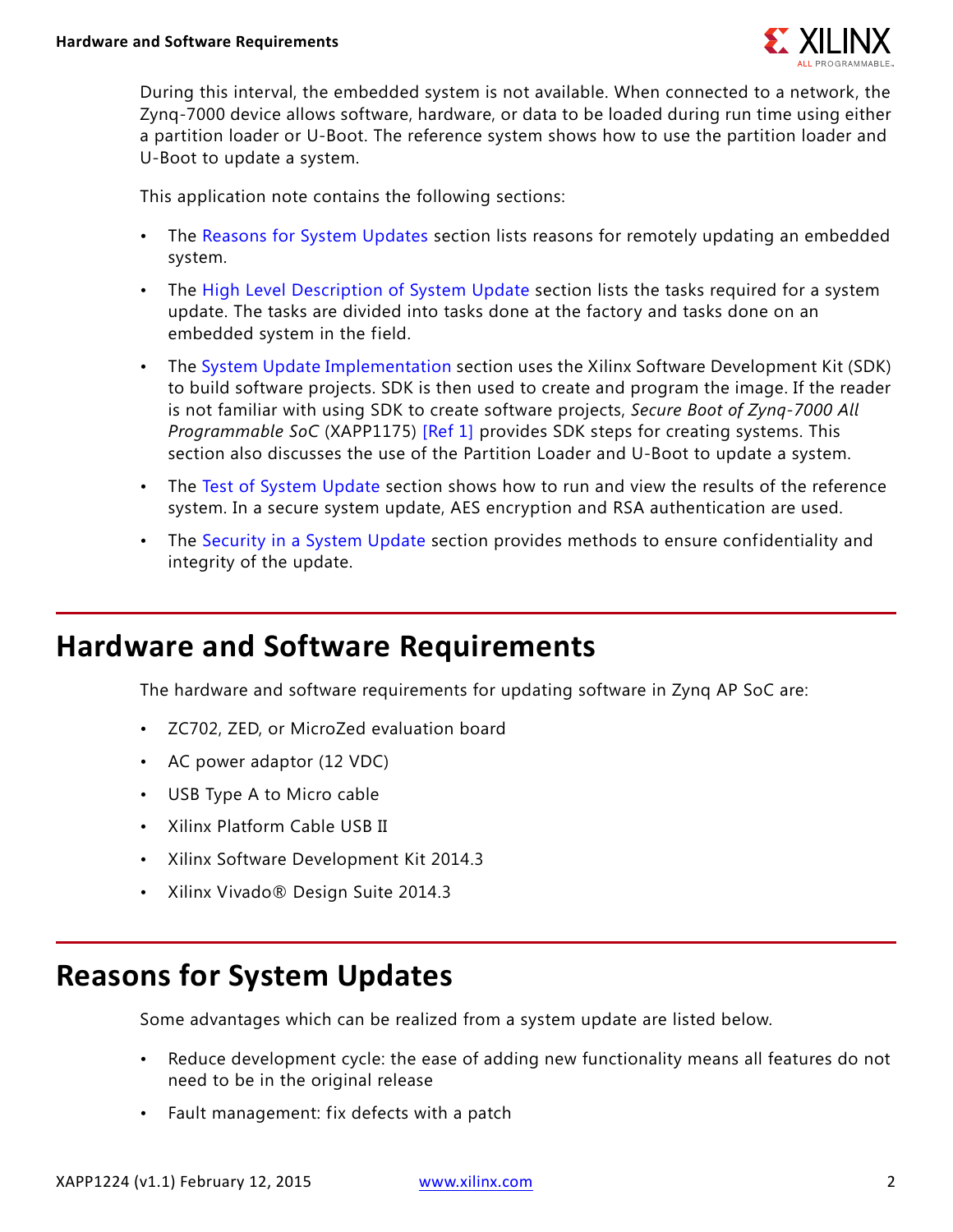

- Software and/or hardware updates extend the life cycle of silicon
- Secure transfer of data records such as patient health records
- Increase system functionality of silicon by time multiplexing hardware and/or software operations
- Remote control of power consumption.
- Remote wipe in the event of a security breach or when an employee leaves.
- Extend the life cycle of embedded systems with updated software and/or hardware.

### <span id="page-2-0"></span>**High Level Description of System Update**

Traditionally, field programmable gate arrays (FPGAs) are programmed by the FPGA designer, and the end user does not change the functionality. In Zynq-7000 AP SoC devices, a user initiated system update increases product capability. The processing system (PS) and programmable logic (PL) sections are programmable. Since both the PS and PL are programmed using a conventional device driver, providing support for a user initiated update is feasible.

In addition to a user initiated update, third-party vendors provide device management software for system updates of a large number of embedded systems. These vendors provide a high level interfaces to the Open Mobile Alliance - Device Management (OMA DM) standard to provide efficient, secure updating of a large number of fielded embedded systems.

The methods used in this application note to implement a system update support either a user or device manager initiated system update.

A system update uses a wired or wireless network connection, with wireless the most convenient. In a system update, a single partition is updated. A partition is either software (ELF/BIN), hardware (bitstream), or data file. An update can be done in secure or non-secure mode. [Figure 1](#page-3-0) shows an overview of a system update. The term factory is used to mean the central site for developing and distributing software to fielded embedded systems. If used, the device manager can be an independent operation from the development organization. The factory creates the partition. The factory or device manager transmits the partition to the embedded system. The partition's initial destination is usually the embedded system DDR memory.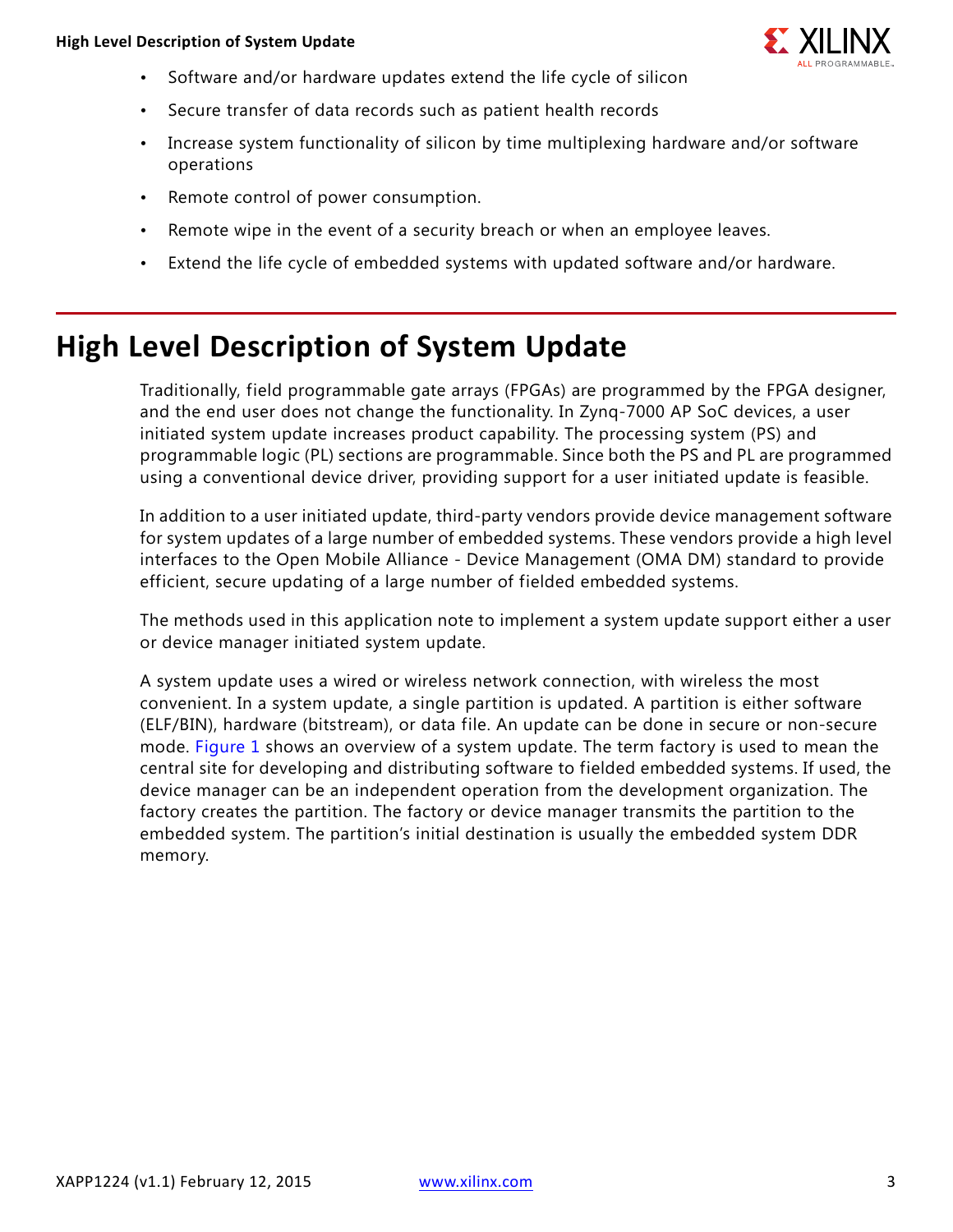

<span id="page-3-0"></span>

*Figure 1:* **System Update Flow Overview**

This application note does not address the transfer of the partition from the factory to the embedded system. The transfer typically uses wired or wireless Ethernet.

After the partition is transferred to the embedded system, either the Partition Loader or U-Boot copies the partition from DDR to another location in DDR, On-Chip Memory (OCM), or configuration memory. If U-Boot is used, the partition in DDR can be written to Quad-SPI. Writing Quad-SPI is required if the embedded system is to load the updated partition when it is re-booted. The Partition Loader cannot write Quad-SPI.

The Partition Loader is smaller and easier to use than U-Boot. U-Boot provides more functionality. Both the Partition Loader and U-Boot copy software, hardware, or data partitions, and both support AES decryption and RSA authentication. If custom modifications are needed, the modifications to the Partition Loader can remain proprietary. U-Boot is open source. Some embedded systems will use both the Partition Loader and U-Boot.

When run on Zynq devices, Linux can load partitions, including the bitstream. Linux can also write partitions to Quad-SPI. As of the Vivado Design Suite 2014.3 release, Linux bitstream configuration operations have not been tested in secure mode.

*Note:* To make a system update persistent on boot, U-Boot must write the update to NVM. If Quad-SPI is used as NVM, the U-Boot **sf write** command is used.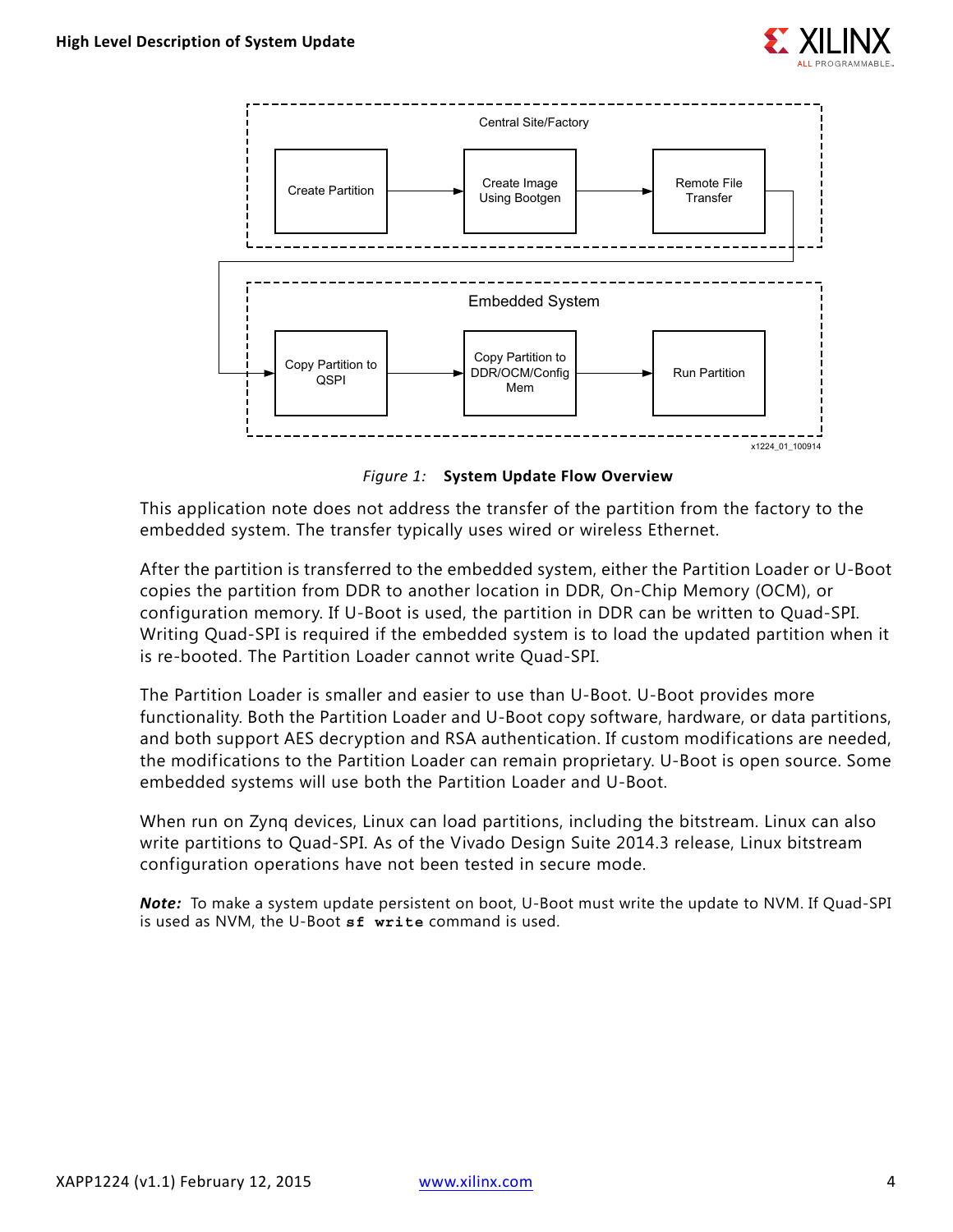

### <span id="page-4-0"></span>**System Update Implementation**

[Figure 2](#page-4-1) shows the functionality of the system update flow. The First Stage Boot Loader (FSBL) copies the hello software project from nonvolatile memory (NVM) to DDR memory. The hello software displays "Hello World" in the communication terminal. After the hello program, the partition loader is run. For the system update, the partition loader loads hello update. When run, the "Hello World Update" output is displayed on the communication terminal.

In an actual system, a scheduler is responsible for running programs. The software projects in this application note provide a heuristic reference system which emulates boot and run time operation. In real systems, system updates occur asynchronously. The load of the FSBL and hello occur at boot time. In the reference system, run time is modeled when the CPU transitions from hello to partition\_loader.

<span id="page-4-1"></span>

*Figure 2:* **System Update Flow Functionality**

The following steps use SDK to implement the system update.

- 1. Create fsbl, hello, partition loader and/or U-Boot, and hello update software projects.
- 2. Create the system update.mcs image using Bootgen.
- 3. Write Quad-SPI using Flash Writer.
- 4. SDK is used to create FSBL and hello project templates. Create a directory named system\_update and invoke SDK.
- 5. In the Workspace Launcher text box, browse to <path>\system\_update. Click OK.
- 6. Click **File > New > Application Project**.
- 7. Enter **fsbl** as the Project Name.
- 8. Change **Target Hardware > Hardware Platform** to **ZC702\_hw\_platform**. Click **Next**.
- 9. In the New Project Templates dialog box, click **Zynq FSBL**. Click **Finish**.
- 10. After fsbl compilation is complete, right-click on **fsbl** in the Project Explorer pane.
- 11. Click **C/C++ Build Settings**.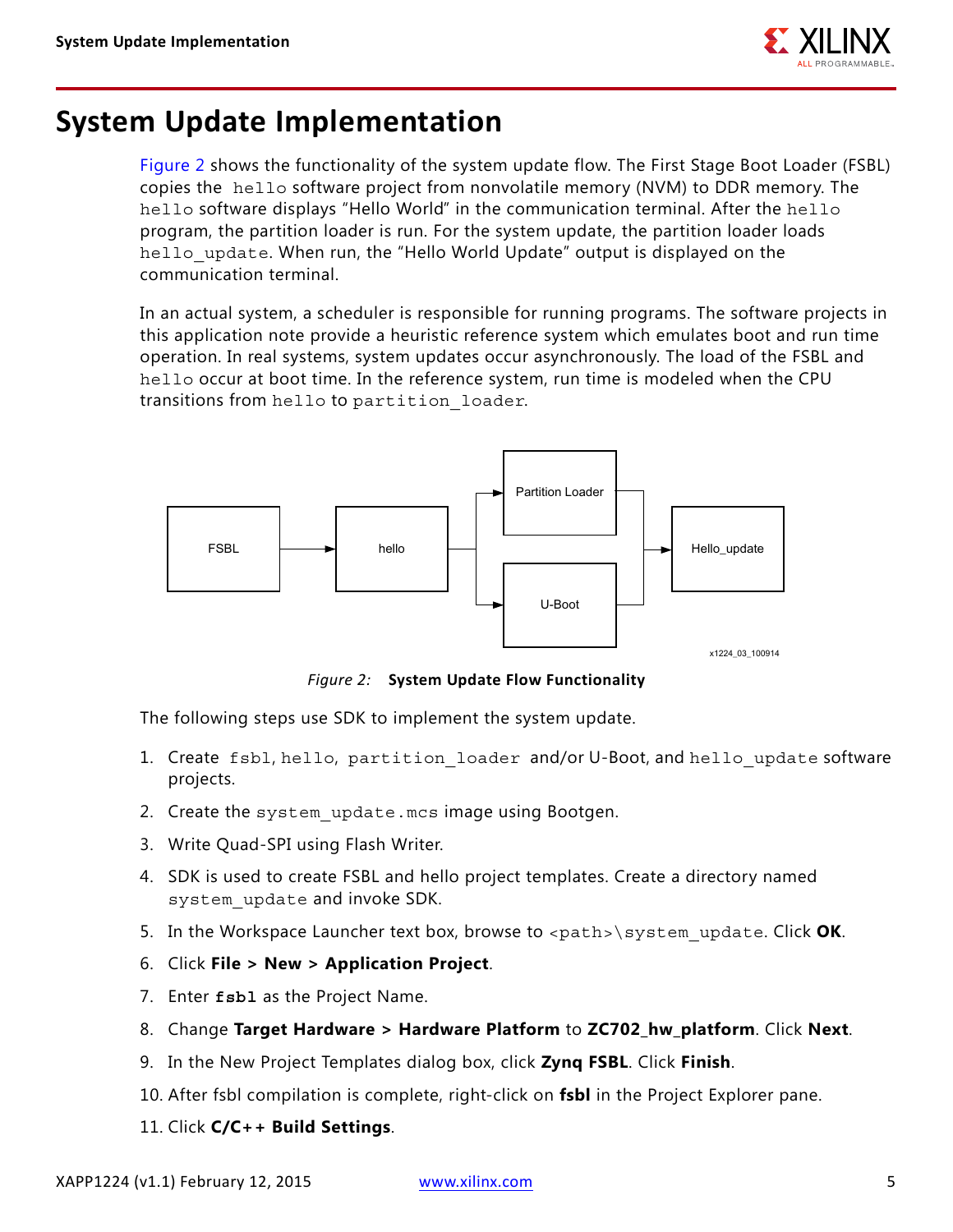

- 12. Click **Symbols**. Click '**+'**.
- 13. Type **FSBL\_DEBUG\_INFO** in the text box. Click **OK**.
- 14. Repeat the steps used to create the FSBL project to create the hello and hello update projects. In the New Project Template dialog box, select **Hello World**.
- <span id="page-5-0"></span>15. Modify the hello project in the Project Explorer pane. The source files for the change are in the hello src directory.
	- a. Use **File Import -> General -> File System** to add system update/hello\_src/handoff.S to hello/src.
	- b. Replace the hello/src/helloworld.c with system update/hello src/helloworld.c.

The new helloworld.c adds three lines to the code so that the Partition Loader is executed after the hello project displays "Hello World."

The following two lines are located just before **int main()**:

u32 PartitionLoaderStartAddress = 0x200000; void HandoffExit(u32 PartitionLoaderStartAddress);

The following line is placed after cleanup platform();

HandoffExit(0x200000);

c. Modify the hello update project in the Project Explorer pane. Edit the print statement in helloworld.c to

print("Hello World from updated hello");

d. In the Project Explorer pane, modify the hello update/src/lscript.ld linker script to locate hello update at 0x300000.

### *Partition Loader*

The Partition Loader copies software, data, or hardware partitions. The Partition Loader is a wrapper for the devcfg device driver. The devcfg driver source code is located in the SDK install area, under the XilinxProcessorLib/driver/devcfg\_v\* directories.

The PcapDataTransfer and PcapLoadPartition functions are located in pcap.c. The PcapDataTransfer function copies a software or data partition. If the bitstream is copied to configuration memory, the PcapLoadPartition function is used. The PcapDataTransfer function can be used to copy the bitstream from NVM to DDR without decryption.

The arguments to the Partition Loader functions are source and destination address, source and destination size, and whether to route the partition through the decryptor. The partition address and size parameters are hard coded.

The Partition Loader in the reference system illustrates basic system update capability. To provide the user or Device Manager with an interface to update a system, modify the Partition Loader functions to allow the address and size parameters to be provided as arguments or memory addresses.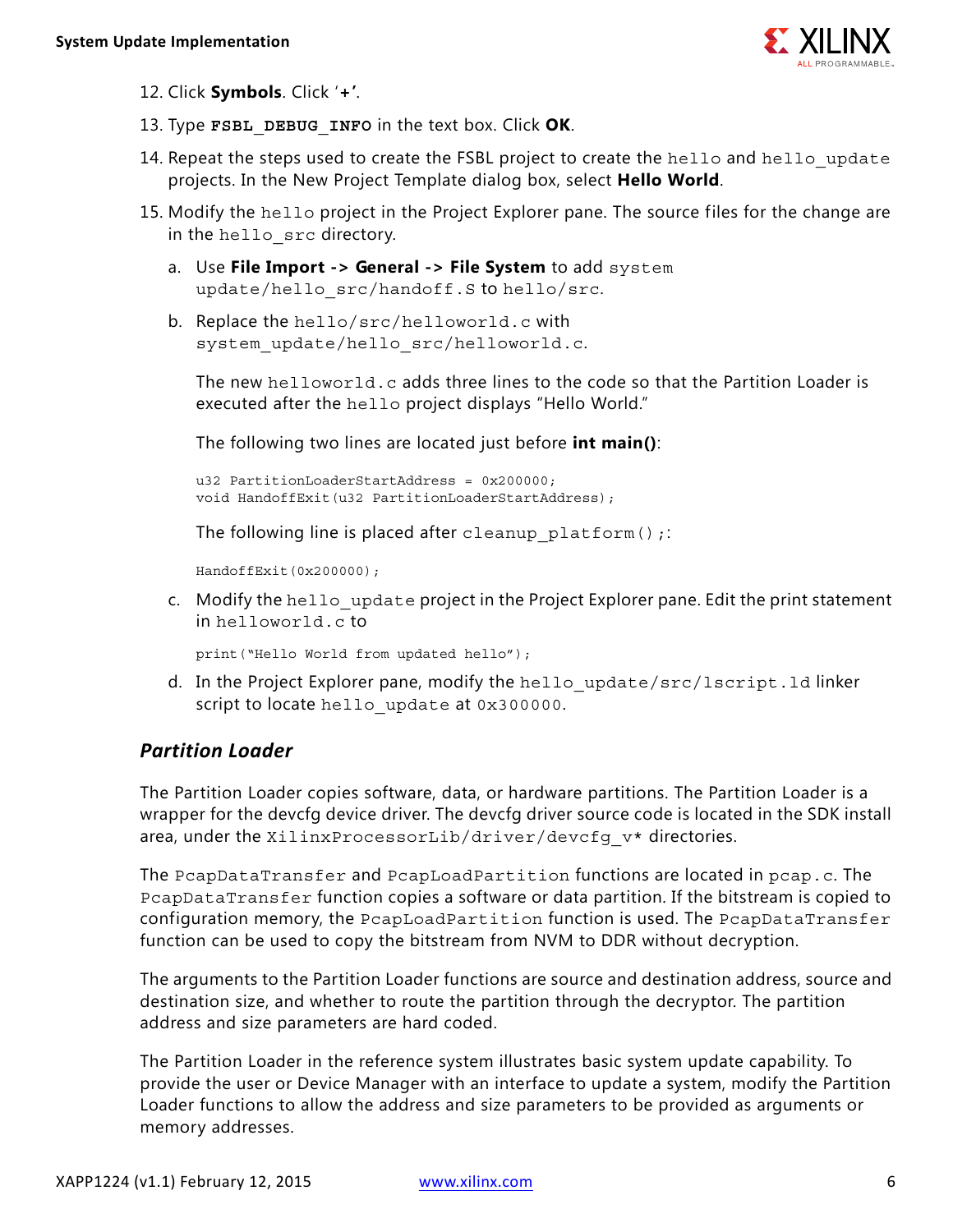

There are two methods to get a partition's address and size.

• The first method is to run Bootgen using the -debug option:

bootgen -image hello\_update.bif -o hello\_update.bin -w on -debug

Bootgen also provides address and size information when the BIF includes all partitions.

• The second method to obtain address and size information is to use the log output of the FSBL. The log is provided when the FSBL is compiled with the FSBL DEBUG INFO option.

The Partition Loader does not currently use RSA authentication. *Run Time Integrity and Authentication Check of Zynq-7000 All Programmable SoC System Memory* (XAPP1225) [\[Ref 2\]](#page-12-1) shows how to use the Xilinx RSA library to authenticate a partition.

Create the Partition Loader software project as follows:

- 1. Click **File > New > Application Project**
- 2. Type **partition\_loader** in the **Project Name** text box. Click **Next**.
- 3. In the New Project Templates, select **Empty Application**. Click **Finish**.
- 4. In the Project Explorer pane, right-click **partition\_loader > src**
- 5. Select **Import > General -> File System**.
- 6. Browse to system\_update/partition\_loader\_src, and select all files. Click **OK**.
- 7. In the Project Explorer pane, select partition loader/src/lscript.ld
- <span id="page-6-0"></span>8. Modify the linker script to locate partition loader at 0x200000.

The Partition Loader is included in the BIF used for initial boot, so that it is resident in memory at run time.

### *U-Boot*

U-Boot is a widely used universal boot loader, commonly used to load the Linux kernel, device tree, root file system and Linux applications. [\[Ref 3\]](#page-12-2) provides documentation, including the user manual, for U-Boot. [\[Ref 4\]](#page-12-3) provides Xilinx specific documentation on configuring and building U-Boot. Most texts on embedded Linux include a section on U-Boot.

1. To download U-Boot from the Xilinx Git server, enter:

```
git clone git://github.com/Xilinx/u-boot-xlnx.git
cd u-boot-xlnx
```
2. Add the following define to include/configs/zynq-common.h.

#define CONFIG\_CMD\_ZYNQ\_AES

3. Configure and build U-Boot by entering:

```
make arch=ARM zynq_zc70x (zynq_zed)
```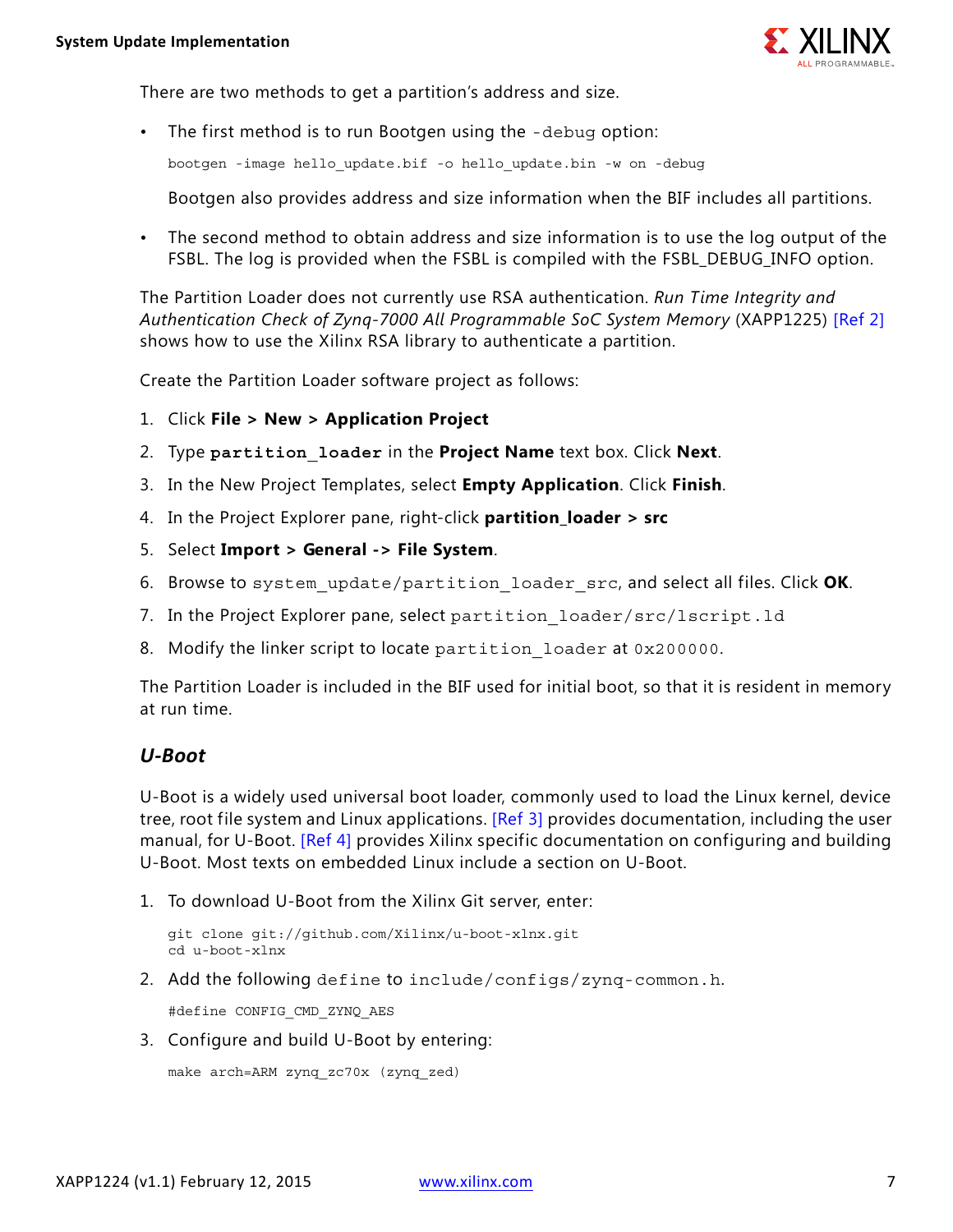

The following set of commands illustrates how to use U-Boot to configure the PL.

promgen -w -b -p bin -o system.bin -u 0 system.bit -datawidth 32 Copy system.bin to a SD card.

4. Invoke XMD and run the following XMD commands:

```
connect arm hw
dow fsbl.elf
con
stop dow u-boot.elf
con
```
- 5. Press a key to prevent autoboot.
- 6. At the U-Boot prompt, run the following commands in the communication terminal:

```
mmcinfo
fatload mmc 0 0x100000 system.bin
fpga load 0 0x100000 0x3DBAFC
```
7. To route the bitstream through the decryptor, replace the fpga command with the zynqaes command:

zynqaes <srcaddr> <srclen> <destaddr> <destlen>

The include/configs/zynq-common.h section for the qspiboot loads the Linux kernel, device tree, and root file system. The commands can be changed to load hello update using zynqaes. The system.bin partition is encrypted by Bootgen.

#### *Bootgen*

Invoke the SDK Bootgen GUI by entering:

- 1. **Xilinx Tools > Create Zynq Boot Image**
- 2. Specify the path and system update.bif file name in the BIF File Path dialog box.
- 3. Click '**+'** and add fsbl.elf.
- 4. Click **Add**, and add the hello.elf, partition loader.elf and hello update.elf files.
- 5. Specify system update.mcs as the output file.
- 6. Click **Create Image**.

#### *Programming Quad Serial Peripheral Interface (Quad-SPI)*

- 1. Invoke SDK Program Flash by selecting **Xilinx Tools > Program Flash**
- 2. Browse to system\_update.mcs to complete the Image File input.
- 3. Type **0x0** in the Offset dialog box.
- 4. Click **Program**.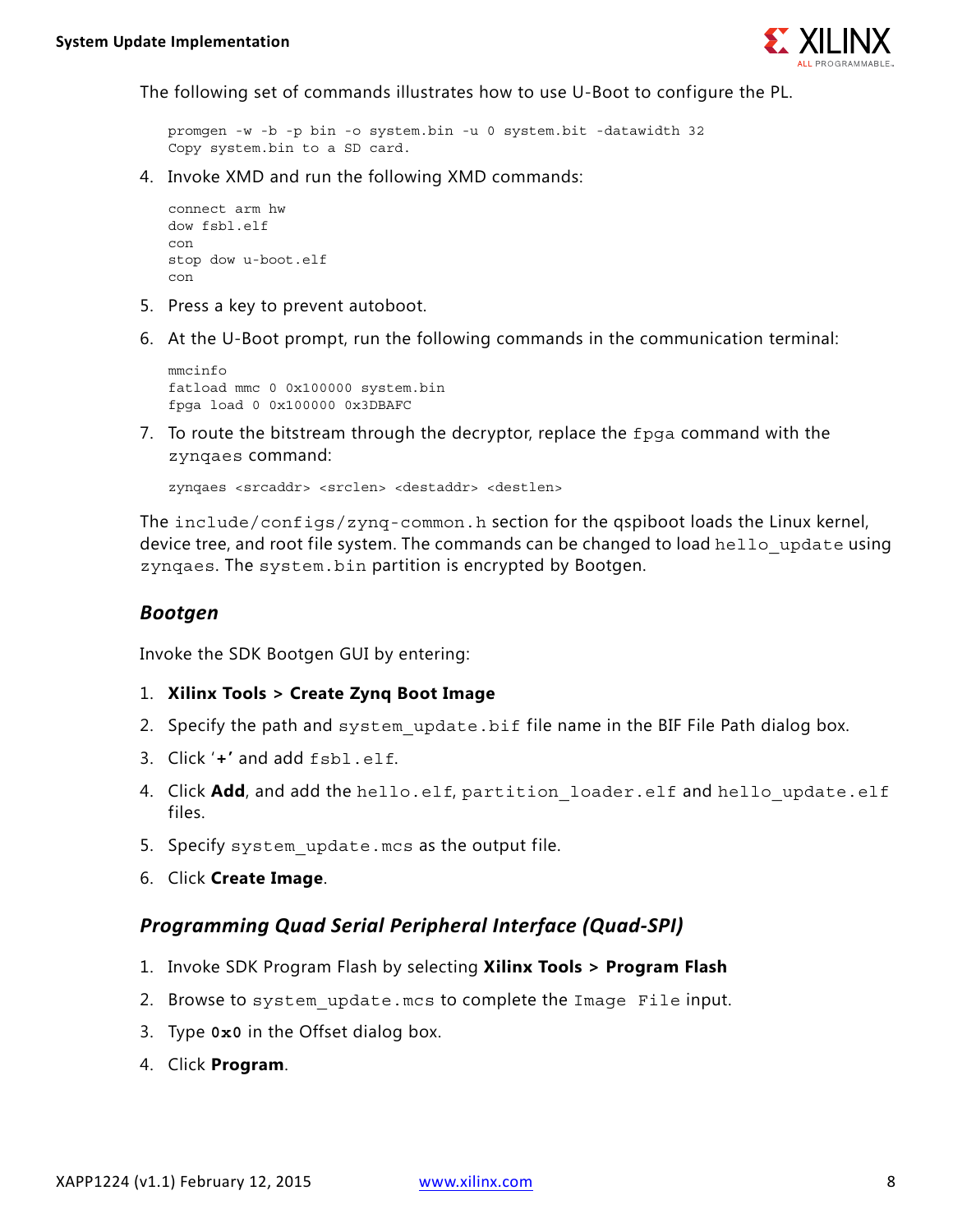

### <span id="page-8-0"></span>**Test of System Update**

- 1. Invoke a communication terminal as Teraterm using a 115200 baud rate.
- 2. On the evaluation board, change the boot mode select switch MIO5 to 1 to boot using Quad-SPI mode.

As shown in [Figure 3,](#page-8-1) the message in the communication terminal shows the activity of the FSBL, hello, partition loader, and hello update program. The initial hello software displays "Hello World" and "Hello Brazil." After the code transitions to the partition loader, "Xilinx Partition Loader" is displayed. The hello system update is shown by the "Hello World Update" message.

<span id="page-8-1"></span>

*Figure 3:* **Communication Terminal Output Showing System Update**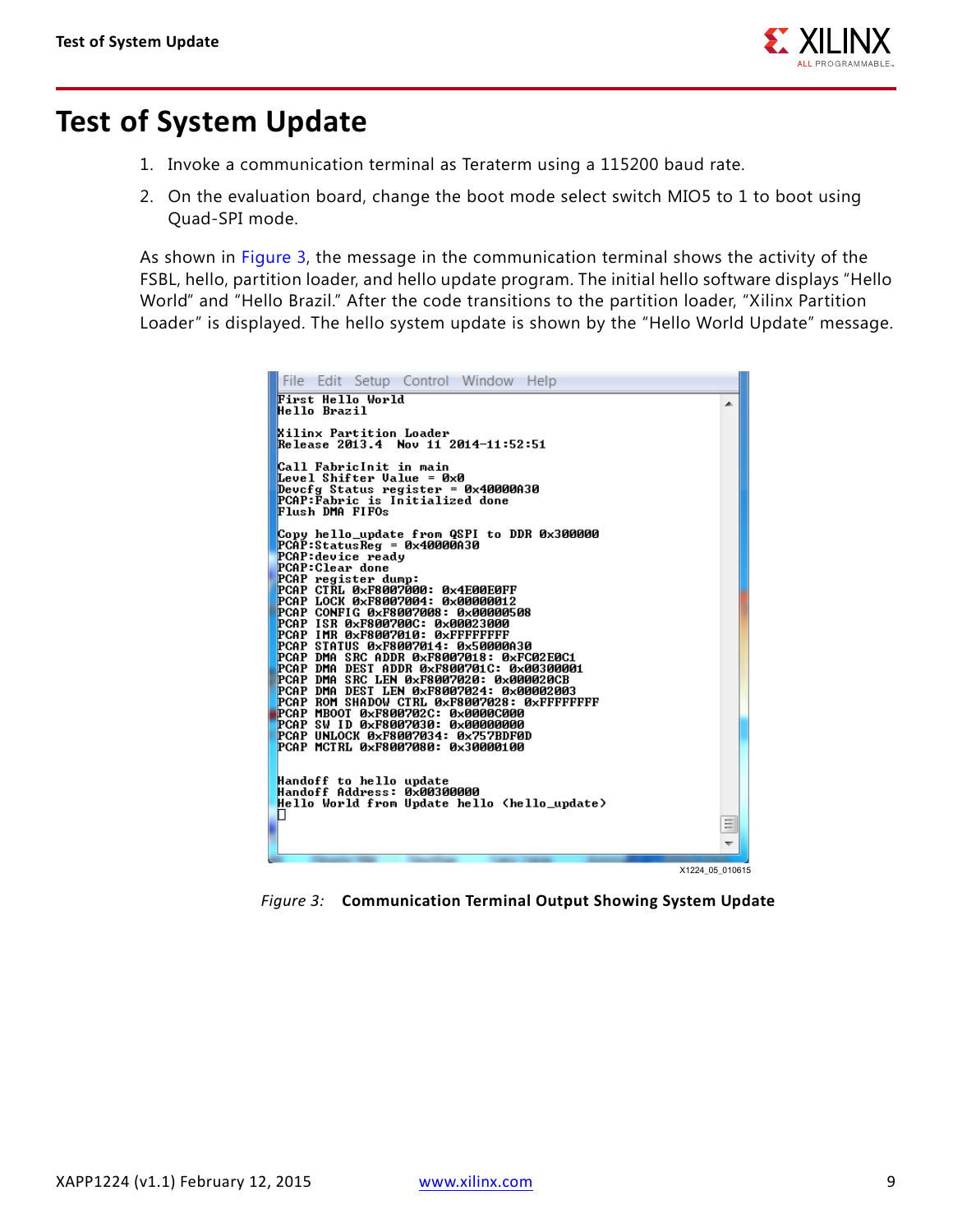

### <span id="page-9-0"></span>**Security in a System Update**

Systems remotely updated over a network are subject to *man in the middle* attacks. Xilinx provides AES encryption to protect the confidentiality and RSA authentication to protect the integrity of sensitive information.

At the factory, Bootgen is used to create an update partition which is AES encrypted and/or RSA signed. Bootgen can create an image with all partitions for boot or a single partition for run time update. The use of security attributes in the Bootgen Image Format (BIF) file is discussed in *Secure Boot of Zynq-7000 All Programmable SoC* (XAPP1175) [\[Ref 1\].](#page-12-0)

The Partition Loader supports security using an argument in the PcapLoadPartition and PcapDataTransfer functions. U-Boot supports security with the zynqaes and zynqrsa commands. The reference system shows the use of security when using the Partition Loader and U-Boot.

In the embedded system, Zynq SoC provides a hard AES decryptor and soft RSA libraries for decryption and verification of partitions.

The difference between the non-secure mode and the secure mode is the BIF file. [Figure 4](#page-10-0) shows a BIF for a secure system update. Provide AES and RSA keys as shown in the figure.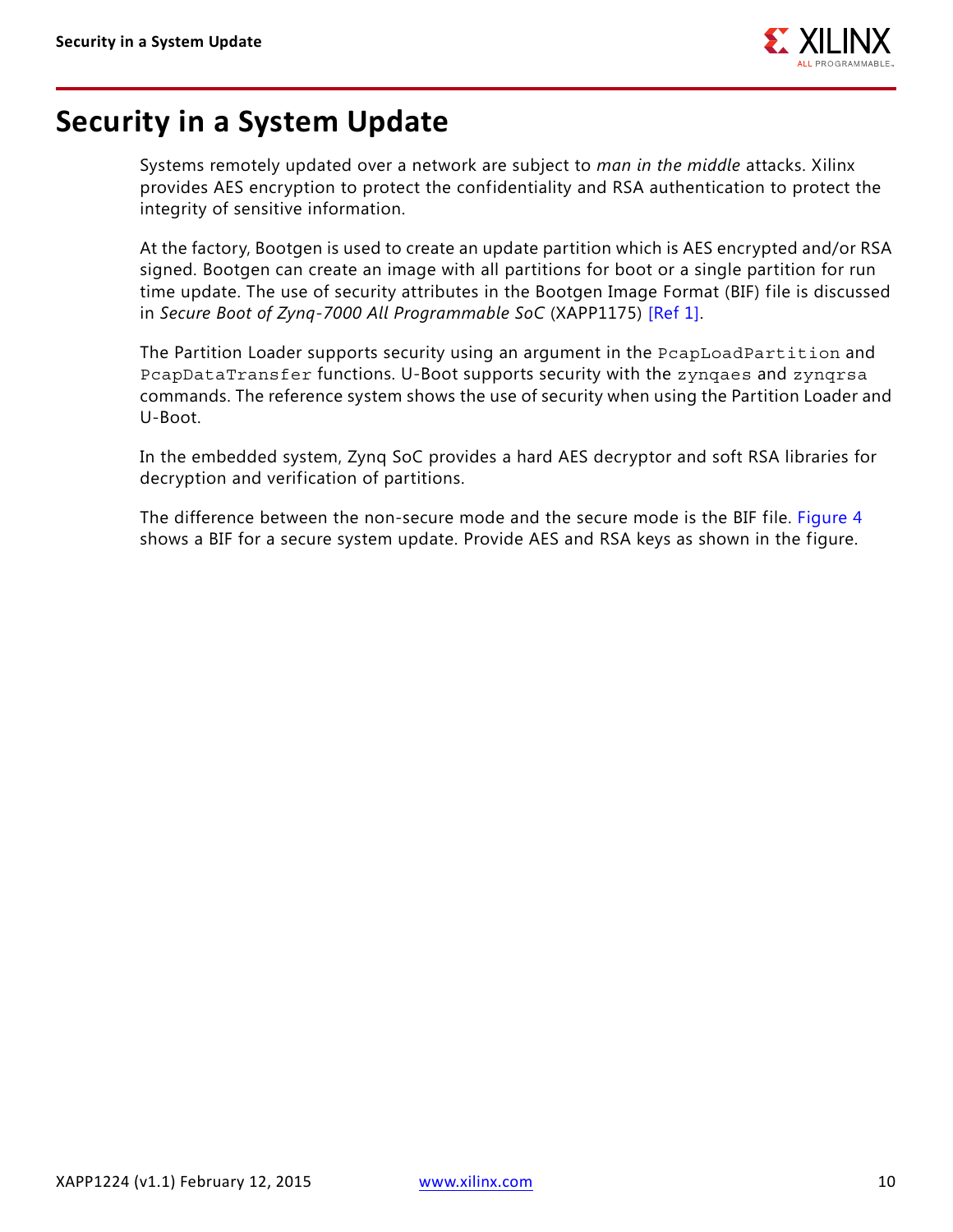

<span id="page-10-0"></span>

| <b>303</b> Create Zynq Boot Image                                                                                                                                                                                              |            |                       |                            |                                            | $\mathbf x$               |
|--------------------------------------------------------------------------------------------------------------------------------------------------------------------------------------------------------------------------------|------------|-----------------------|----------------------------|--------------------------------------------|---------------------------|
| <b>Create Zyng Boot Image</b><br>BIF file already exists at the specified path and will be overwritten with the modified contents. Use 'Preview Bif Changes' button to view<br>the changes in bif contents before overwriting. |            |                       |                            |                                            |                           |
| ◎ Create new BIF file ◎ Import from existing BIF file                                                                                                                                                                          |            |                       |                            |                                            |                           |
| Output BIF file path: C:\designs\system_update\completed\system_update.bif                                                                                                                                                     |            |                       |                            |                                            | <b>Browse</b>             |
| <b>V</b> Use Authentication                                                                                                                                                                                                    |            |                       |                            |                                            |                           |
| <b>Authentication keys</b>                                                                                                                                                                                                     |            |                       |                            |                                            |                           |
| PPK:                                                                                                                                                                                                                           |            | PSK:<br><b>Browse</b> |                            | C:\designs\system_update\completed\psk.pem | <b>Browse</b>             |
| SPK:                                                                                                                                                                                                                           |            | <b>Browse</b><br>SSK: |                            | C:\designs\system_update\completed\ssk.pem | <b>Browse</b>             |
| SPK signature:                                                                                                                                                                                                                 |            | <b>Browse</b>         |                            |                                            |                           |
| Use encryption<br>Encryption key:<br>Key file:<br>C:\designs\system_update\completed\bbram.nky<br><b>O BRAM C EFUSE</b><br>Key store:<br>Part name:                                                                            |            |                       |                            |                                            | <b>Browse</b>             |
| Boot image partitions                                                                                                                                                                                                          |            |                       |                            |                                            |                           |
| File path                                                                                                                                                                                                                      | Encrypted  | Authentic             |                            |                                            | Add                       |
| (bootloader) C:\designs\system_update\completed\fsbl.elf                                                                                                                                                                       | aes        | rsa                   |                            |                                            | Delete                    |
| C:\designs\system_update\completed\hello.elf<br>C:\designs\system_update\completed\partition_loader.elf                                                                                                                        | aes<br>aes | rsa<br>rsa            |                            |                                            | Edit                      |
| C:\designs\system_update\completed\hello_update.elf                                                                                                                                                                            | aes        | rsa                   |                            |                                            | Up                        |
|                                                                                                                                                                                                                                |            |                       |                            |                                            | Down                      |
| C:\designs\system_update\completed\system_update.mcs<br>Output path:                                                                                                                                                           |            |                       |                            |                                            | <b>Browse</b>             |
| $\left( 2\right)$                                                                                                                                                                                                              |            |                       | <b>Preview BIF Changes</b> | Create Image                               | Cancel<br>x1224_02_100914 |

*Figure 4:* **BIF for Secure System Update**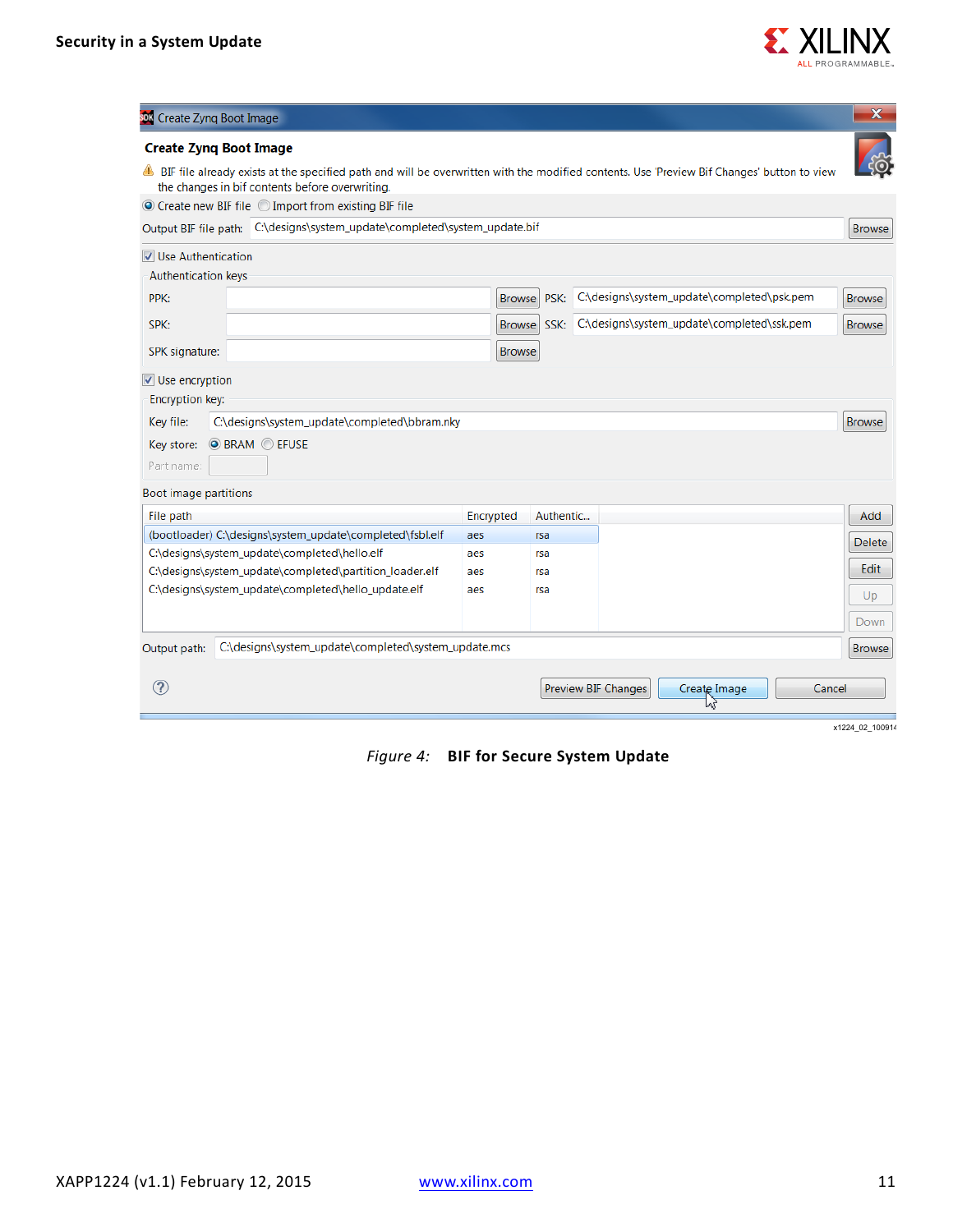

### <span id="page-11-0"></span>**Reference Design**

Download the [Reference Design Files](https://secure.xilinx.com/webreg/clickthrough.do?cid=370738) for this application note from the Xilinx website.

[Table 1](#page-11-1) shows the reference design matrix.

#### <span id="page-11-1"></span>*Table 1:* **Reference Design Matrix**

| Parameter                                                                                             | <b>Description</b>        |  |  |  |  |
|-------------------------------------------------------------------------------------------------------|---------------------------|--|--|--|--|
| General                                                                                               |                           |  |  |  |  |
| Developer name                                                                                        | Lester Sanders            |  |  |  |  |
| Target devices                                                                                        | Zyng All Programmable SoC |  |  |  |  |
| Source code provided                                                                                  | Yes                       |  |  |  |  |
| Source code format                                                                                    | VHDL/Verilog              |  |  |  |  |
| Design uses code and IP from existing Xilinx<br>application note and reference designs or third party | No                        |  |  |  |  |
| <b>Simulation</b>                                                                                     |                           |  |  |  |  |
| Functional simulation performed                                                                       | No                        |  |  |  |  |
| Timing simulation performed                                                                           | N/A                       |  |  |  |  |
| Test bench used for functional and timing simulations                                                 | No                        |  |  |  |  |
| Test bench format                                                                                     | N/A                       |  |  |  |  |
| Simulator software/version used                                                                       | N/A                       |  |  |  |  |
| SPICE/IBIS simulations                                                                                | N/A                       |  |  |  |  |
| Implementation                                                                                        |                           |  |  |  |  |
| Synthesis software tools/versions used                                                                | Vivado synthesis          |  |  |  |  |
| Implementation software tools/versions used                                                           | Vivado implementation     |  |  |  |  |
| Static timing analysis performed                                                                      | No                        |  |  |  |  |
| <b>Hardware Verification</b>                                                                          |                           |  |  |  |  |
| Hardware verified                                                                                     | Yes                       |  |  |  |  |
| Hardware platform used for verification                                                               | ZC702                     |  |  |  |  |

The reference design uses Quad Serial Peripheral Interface (Quad-SPI) as the nonvolatile memory (NVM). Quad-SPI is provided on all Zynq-7000 evaluation boards. Quad-SPI is commonly used on production boards. The system update methods used with Quad-SPI can be used with NAND, NOR, or SD NVM.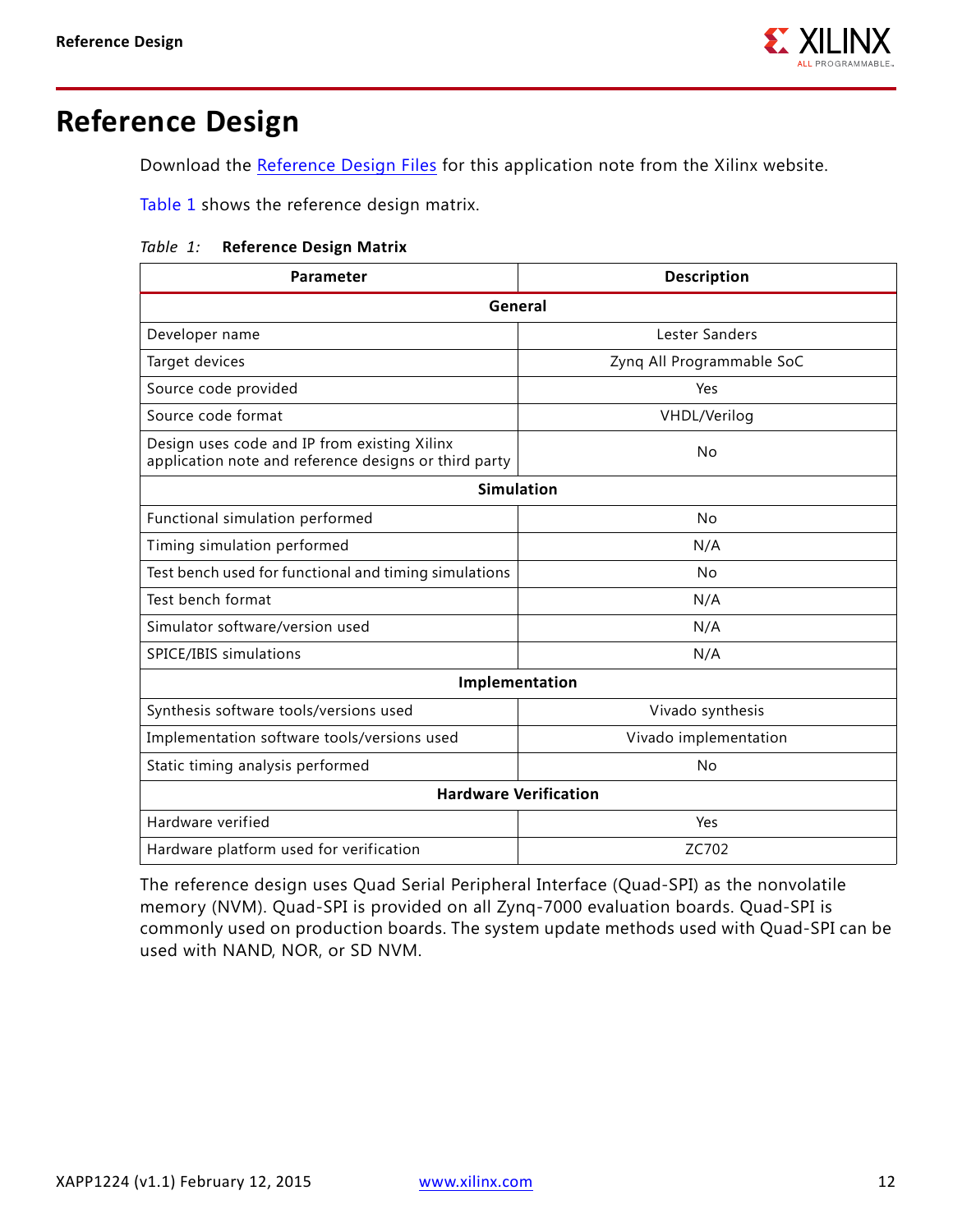

### **Conclusion**

The hardware and software programmability of Zynq All Programmable SoC can provide distinct advantages during the life cycle of the embedded system. The ability of a user or device manager to update a system during run time increases the functionality, availability, and reliability of the embedded system. Two methods, a Partition Loader and U-Boot, are provided which can be used to update a system while a Zynq device is operational.

### **References**

- <span id="page-12-0"></span>1. *Secure Boot of Zynq-7000 All Programmable SoC* [\(XAPP1175\)](http://www.xilinx.com/support/documentation/application_notes/xapp1175_zynq_secure_boot.pdf)
- <span id="page-12-1"></span>2. *Run Time Integrity and Authentication Check of Zynq-7000 All Programmable SoC System Memory* (XAPP1225)
- <span id="page-12-2"></span>3. [www.denx.de/wiki/U-Boot](http://www.denx.de/wiki/U-Boot)
- <span id="page-12-3"></span>4. [www.wiki.xilinx.com/Build+U-Boot#Zynq](http://www.wiki.xilinx.com/Build+U-Boot#Zynq)
- 5. *ZC702 Evaluation Board for Zynq-7000 XC7020 AP SoC* [\(UG850\)](http://www.xilinx.com/support/documentation/boards_and_kits/zc702_zvik/ug850-zc702-eval-bd.pdf)
- 6. *Zynq-7000 All Programmable Software Developers Guide* [\(UG821\)](http://www.xilinx.com/support/documentation/user_guides/ug821-zynq-7000-swdev.pdf)

### **Revision History**

The following table shows the revision history for this document.

| Date       | <b>Version</b> | <b>Revision</b>                                                                                                                                                                                                                                                                                                                                                  |
|------------|----------------|------------------------------------------------------------------------------------------------------------------------------------------------------------------------------------------------------------------------------------------------------------------------------------------------------------------------------------------------------------------|
| 10/22/2014 | 1.0            | Initial Xilinx release.                                                                                                                                                                                                                                                                                                                                          |
| 02/12/2015 | 1.1            | Replaced Figure 2 and Figure 3. Changed address in step 15b from<br>0x00400000 to 0x200000 (in two places). Changed address in step 15d from<br>0x400000 to 0x300000. Changed address in step 8 from 0x600000 to<br>0x200000. Modified third sentence under Test of System Update (paragraph<br>following step 2) by deleting "and Handoff Address 0x006000000". |

# **Please Read: Important Legal Notices**

The information disclosed to you hereunder (the "Materials") is provided solely for the selection and use of Xilinx products. To the maximum extent permitted by applicable law: (1) Materials are made available "AS IS" and with all faults, Xilinx hereby DISCLAIMS ALL WARRANTIES AND CONDITIONS, EXPRESS, IMPLIED, OR STATUTORY, INCLUDING BUT NOT LIMITED TO WARRANTIES OF MERCHANTABILITY, NON-INFRINGEMENT, OR FITNESS FOR ANY PARTICULAR PURPOSE; and (2) Xilinx shall not be liable (whether in contract or tort, including negligence, or under any other theory of liability) for any loss or damage of any kind or nature related to, arising under, or in connection with, the Materials (including your use of the Materials), including for any direct, indirect, special, incidental, or consequential loss or damage (including loss of data, profits, goodwill, or any type of loss or damage suffered as a result of any action brought by a third party) even if such damage or loss was reasonably foreseeable or Xilinx had been advised of the possibility of the same. Xilinx assumes no obligation to correct any errors contained in the Materials or to notify you of updates to the Materials or to product specifications. You may not reproduce, modify, distribute, or publicly display the Materials without prior written consent. Certain products are subject to the terms and conditions of Xilinx's limited warranty, please refer to Xilinx's Terms of Sale which